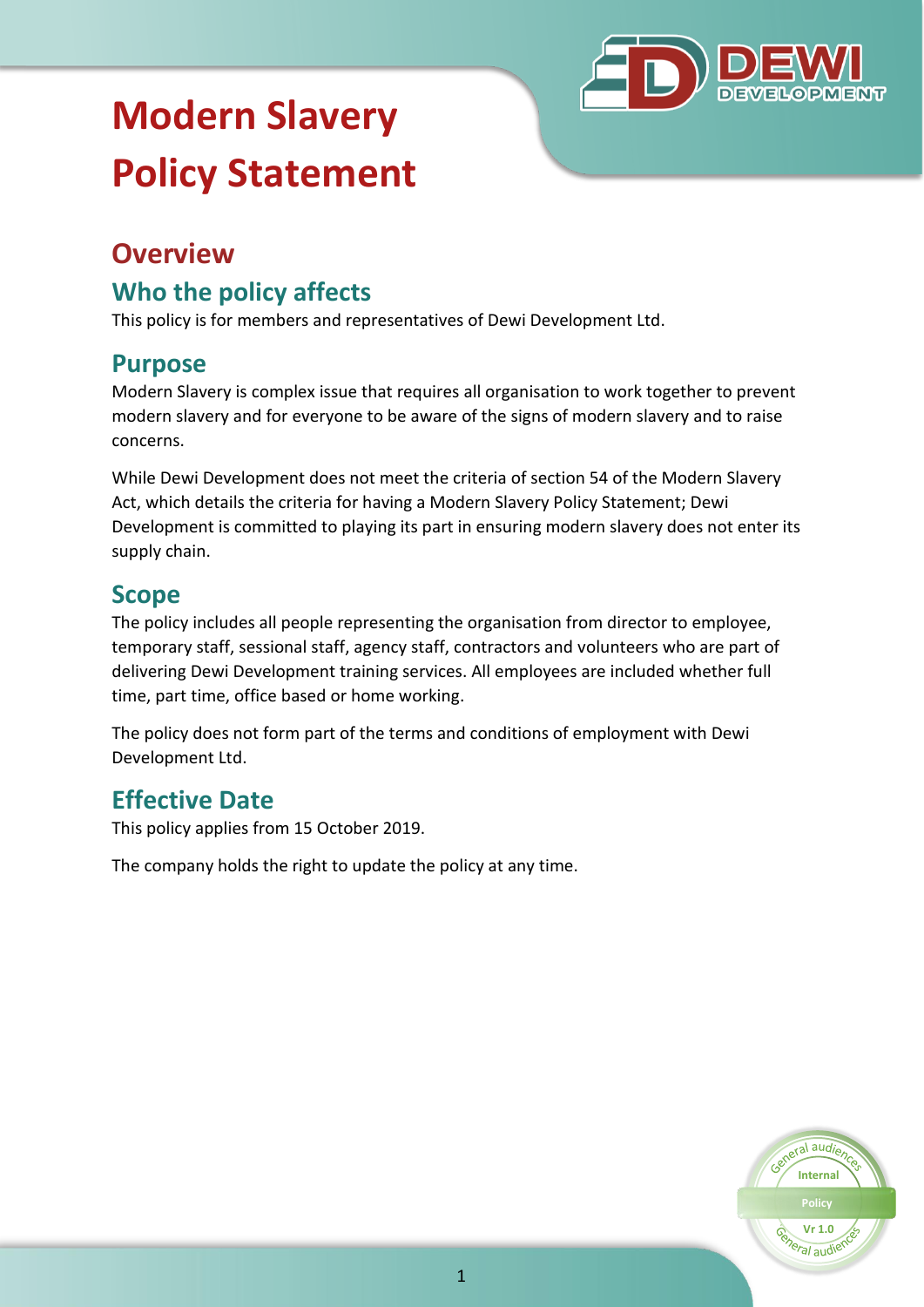# **Policy**

#### **1. Company Structure and Supply Chain**

- 1.1. Dewi Development is a small local company which provides business support services and training to individuals.
- 1.2. Dewi Development currently consist of the company director and freelance trainers or acting casualties.
- 1.3. Dewi Development utilises companies in the supply chain to provide business support services, provide training materials, branded handouts and webhosting.
- 1.4. Dewi Development utilises companies in the UK or in Europe.

#### **2. Policies**

- 2.1. Dewi Development are committed to ensuring Modern Slavery does not enter our supply chain or our business.
- 2.2. We will follow:
	- 2.2.1. A recruitment process which confirms the right to work in the UK.
	- 2.2.2. A procurement process that checks with suppliers if they have Modern Slavery Statement or commitment against Modern Slavery.
	- 2.2.3. A procurement process which will end associations with suppliers, if they are discovered to have Modern Slavery in their supply chain or discovered to have poor processes to prevent Modern Slavery occurring.
	- 2.2.4. An informal whistle blowing policy to raise concerns direct to the Company Director or direct to the Modern Slavery Helpline.

#### **3. Due diligence**

- 3.1. We recognise as a small company it is not possible to have relationship with all links in the supply chain, but we expect our suppliers to know the next level down in their chain, with them undertaking necessary checks and requesting the necessary assurances for the next level below.
- 3.2. In order to identify and mitigate risk we will:
	- 3.2.1. Aim to utilise companies within the UK
	- 3.2.2. Request if company has Modern Slavery policy and that a supplier provides yearly updates.
	- 3.2.3. Include Modern Slavery statements in our contracts.
	- 3.2.4. Terminate agreements with suppliers who fail to tackle or improve their performance with modern slavery in their supply chains.
	- 3.2.5. Terminate agreements with customers who are identified as carrying out modern slavery.
	- 3.2.6. Follow a robust recruitment process.
	- 3.2.7. Encourage people to come forward with concerns of Modern Slavery.
	- 3.2.8. Carry out reviews of our Modern Slavery policies.

#### **4. Training**

4.1. All staff will be made aware of this policy and encouraged to raise concerns where they believe modern slavery is taking place.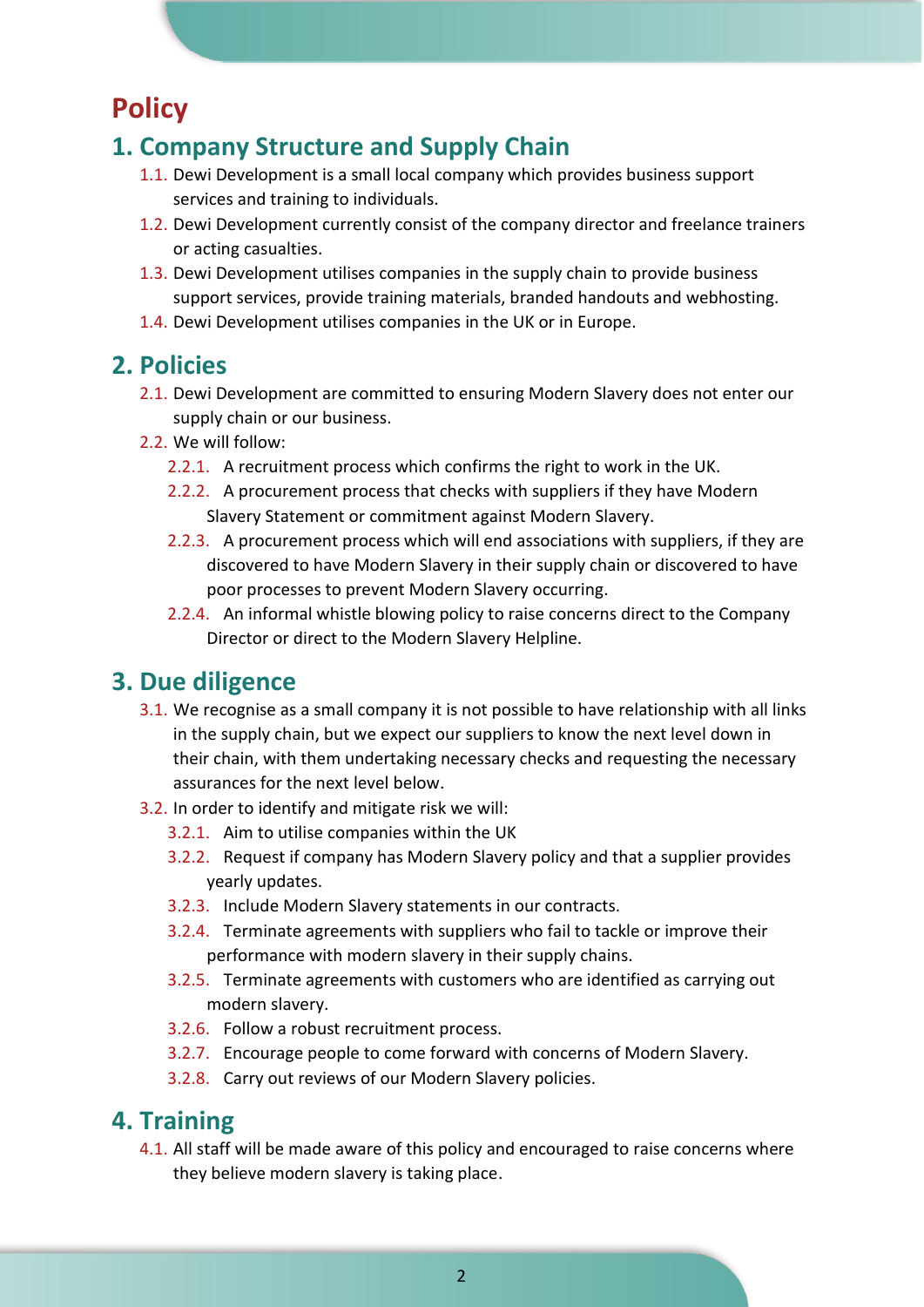4.2. We will encourage staff to develop their knowledge of modern slavery by undertaking on-line learning, additional reading or attending talks.

#### **5. Performance**

5.1. We will monitor our performance based on the number of concerns raised and the actions taken to resolve the concerns.

#### **6. Review**

- 6.1. The policy will be reviewed on a yearly base or where a concern identifies the policy needs updating.
- 6.2. The policy will be monitored on its success on not working with organisation utilising modern slaves in their supply chain.

# **Compliance**

A staff member may find themselves facing disciplinary action or in extreme cases, dismal in line with laws of the country, if they are found to have breached of this policy.

# **Related Legislation**

⮊ Modern Slavery Act 2015

# **Definitions**

| <b>Term</b>    | <b>Definition</b>                                                              |
|----------------|--------------------------------------------------------------------------------|
| Modern Slavery | The following definitions are encompassed in the term Modern                   |
|                | Slavery as part of the Modern Slavery Act 2015:                                |
|                | $\bullet$ slavery' is where ownership is exercised over a person.              |
|                | $\bullet$ 'servitude' involves the obligation to provide services imposed by   |
|                | coercion.                                                                      |
|                | • Torced or compulsory labour' involves work or service extracted              |
|                | from any person under the menace of a penalty and for which                    |
|                | the person has not offered himself voluntarily.                                |
|                | $\bullet$ 'human trafficking' concerns arranging or facilitating the travel of |
|                | another with a view to exploiting them.                                        |